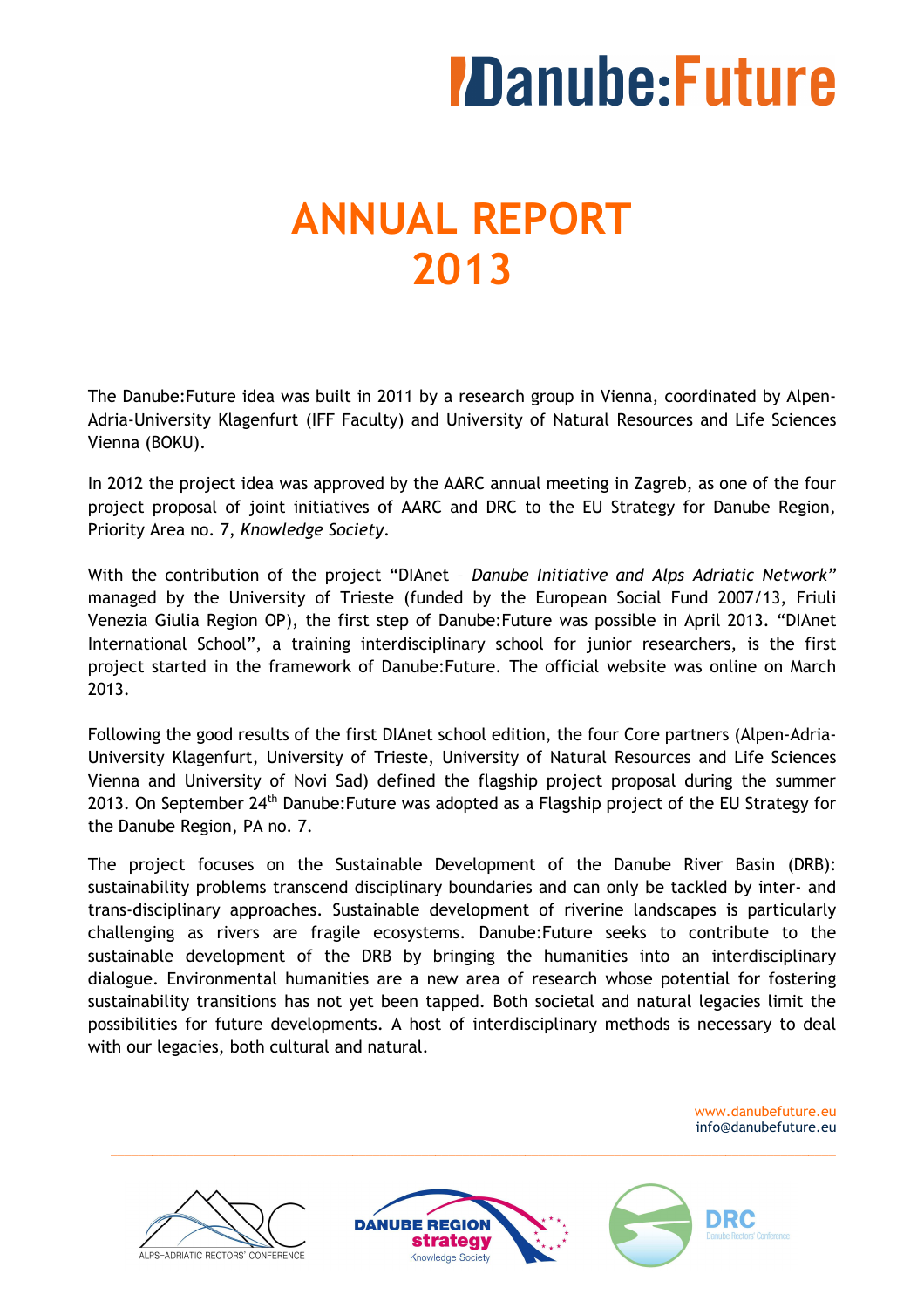#### **ANNUAL REPORT 2013**

The project is divided into three modules:

- **Core**: aimed and establishing an open-access knowledge base to which capacity building and research projects can contribute, thus increasing their visibility and accessibility. The outcomes of the Danube:Future project are available to organizations, institutions and decision makers.
- **Research**: the DRB has a troubled political and environmental history. Environmental problems abound and impede economic growth and sustainable development. Danube:Future takes into account the long-term legacies of this troubled history with a strong focus on humanities and social sciences through new interdisciplinary approaches.
- **Capacity Building**: it takes into account existing initiatives and frameworks dealing with sustainable development research. Danube:Future is aimed at developing trainings in cultural and natural heritage, institutional capacity building for green jobs, and strengthening regional networks.

### **MANAGEMENT**

Danube:Future is managed by the **Core Partners**: Alpen-Adria-University Klagenfurt (A), University of Trieste (I), University of Natural Resources and Life Sciences Vienna (A) and University of Novi Sad (SRB).

The **Endorsing partners** of the project, as a joint initiative, are the Danube Rectors' Conference and the Alps Adriatic Rectors' Conference

The **Supporting partner** is the Institute for the Danube Region and Central Europe, Vienna (IDM).

Institutions contributing to any of the modules Core, Research and Capacity Building are **Contributing Partners**.

### **MANAGEMENT COMMITTEE**

The Committee is composed of at least 5 and not more than 10 members:

- 2 delegates from each Core Partner;
- 1 delegate from DRC;
- 1 delegate from AARC.

The EU Commission or its representative, as well as the Coordinators of the EUSDR - PA 7 (Knowledge society) can participate in the meeting of the Management Committee without voting right.

\_\_\_\_\_\_\_\_\_\_\_\_\_\_\_\_\_\_\_\_\_\_\_\_\_\_\_\_\_\_\_\_\_\_\_\_\_\_\_\_\_\_\_\_\_\_\_\_\_\_\_\_\_\_\_\_\_\_\_\_\_\_\_\_\_\_\_\_\_\_\_\_\_\_\_\_\_\_\_\_\_\_\_\_\_\_\_\_\_\_\_\_\_\_\_\_\_\_\_\_\_\_\_\_\_

The Project Coordinator chairs and represents the Management Committee.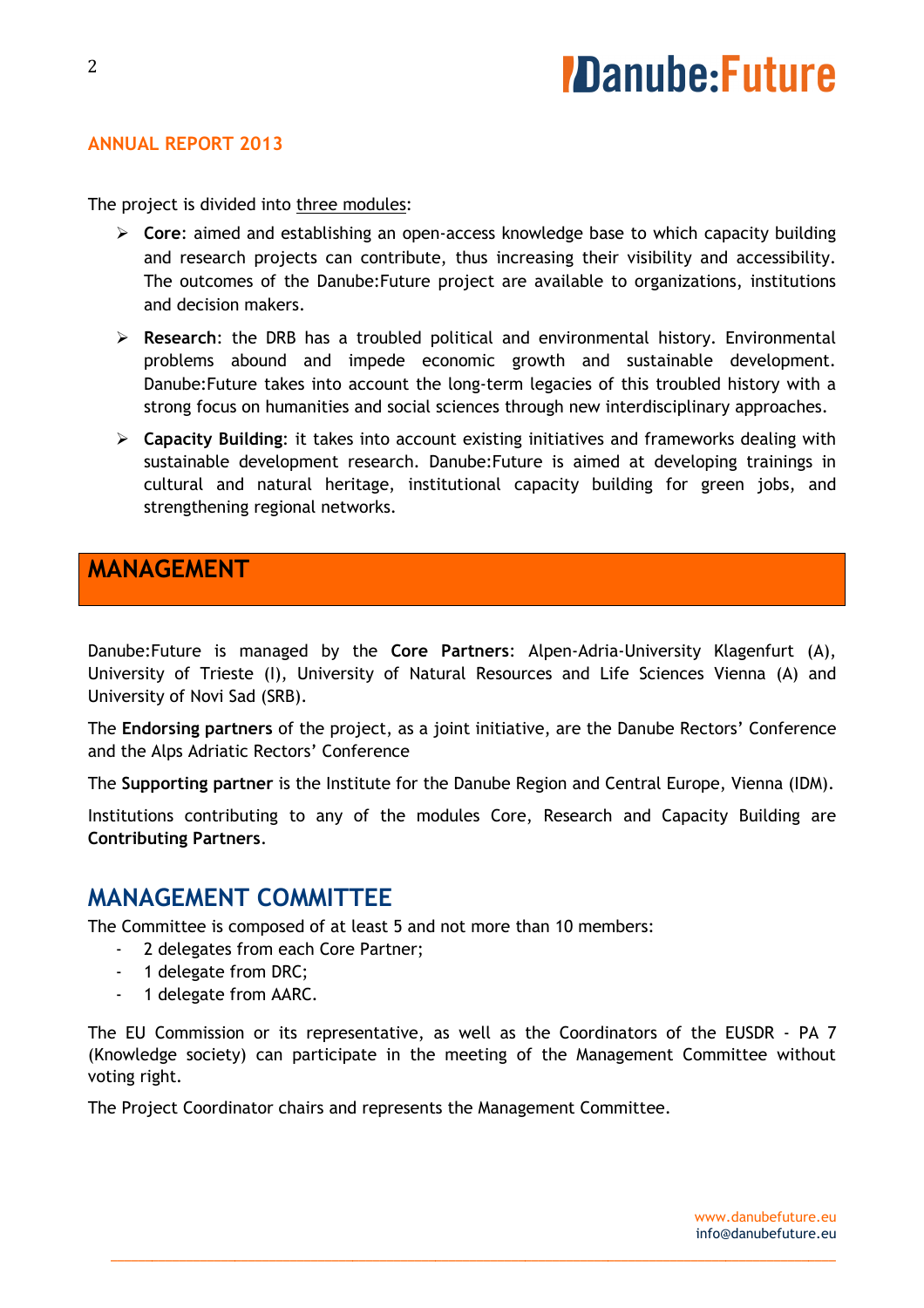#### **ANNUAL REPORT 2013**

In 2013, the Management Committee was composed of:

- Prof. Verena Winiwarter (AAU), Project Coordinator Dean of IFF
- Prof. Sergio Paoletti (UniTS) Pro-Rector
- Prof. Pavle Sekerus (UNS) Vice-Rector for Science and International Relations
- Prof. Alberto Pallavicini (UniTS)
- Dr. Gertrud Haidvogl (BOKU)
- Dr. Susan Milford (IDM) Permanent Secretariat of DRC

Meetings where held on October 18<sup>th</sup> and November 22<sup>nd</sup>, 2013.

**Project Regulations** were approved in November.

### **INTERNATIONAL ADVISORY BOARD**

The International Advisory Board is composed of experts with varied experiences and of different nationalities. Its role is to offer advice on matters of development of Danube:Future, increase the international visibility of Danube:Future and allow it to benefit from the experience of a high-ranking interdisciplinary group. Having outstanding scholars from different specialisations and involved in different networks assisting in the development of Danube:Future as a major initiative in interdisciplinary environmental humanities is of great value for the project.

The International Advisory Board is composed of at least 3 and no more than 15 members, appointed by the Management Committee. The following experts were appointed by the Management Committee:

- Prof Andreas Breinbauer, University of Applied Sciences BFI Vienna (Austria)
- Prof Helmut Habersack, BOKU Vienna (Austria)
- Prof Poul Holm, Trinity College Dublin (Ireland)
- Dr Didier Pont, Irstea (France)
- Prof Wolfgang Stalzer, ICPDR (Austria)

# **CONTRIBUTION TO EUSDR**

The Action Plan of EUSDR identifies in PA no. 7 the Action "To strengthen cooperation among universities and research facilities and to upgrade research and education outcomes by focusing on unique selling points" where Universities and Research Centers should engage in stronger cooperation in various fields. The cooperation between DRC and AARC Universities is appreciated, so Danube:Future is a good example of how to reach this goal.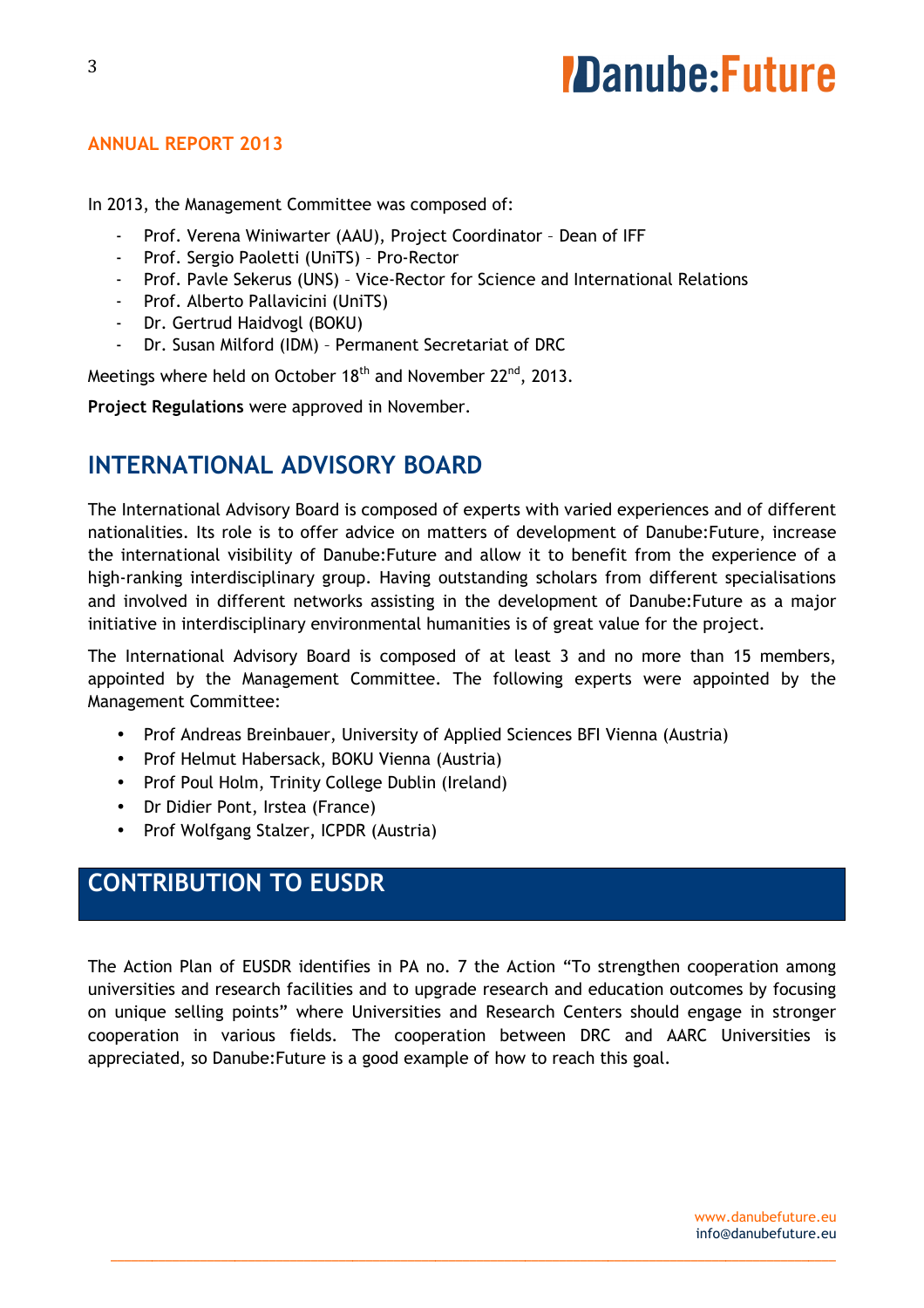#### **ANNUAL REPORT 2013**

Furthermore, Danube:Future is connected with all the EUSDR Priority Areas because it potentially contributes to all 4 pillars:

- Pillar 1, Connecting the region: transportation network evolution (PA 1), transition preto post-fossil society (PA 2) and nationalism, war, tourism (PA 3);
- Pillar 2, Protecting the environment: results of the research module will be useful for the restoration and maintenance of the quality of waters by the hydromorphological change (PA 4), for the management of environmental risks as toxic sediments (PA 5) and for the preservation of biodiversity, landscapes and the quality of air and soils (PA 6);
- Pillar 3, Building prosperity: results of the capacity building module enhance the development of green/blue economy (PA 8) and strengthen the education for people (PA 9);
- Pillar 4, Strengthening the Region: through contributing to the political and institutional structures (PA 10) and to social prosperity (PA 11).

### **CONTRIBUTION TO MAIN PROBLEMS according to ICPDR**

Both Danube:Future capacity building and research projects take also into account the main environmental problems of the Danube and the DRB as they were defined by the ICPDR. It addresses, in particular:

- water quality deterioration from organic pollution because the Danube River Basin is greatly affected by the activities of over 81 million people;
- excessive nutrients which are disturbing the ecological balance in the Danube and the Black Sea;
- heavy metal input, whereas Cadmium, Lead, Mercury, DDT, Lindane and Atrazine are among the most serious pollutants contaminating the Danube River Basin;
- hydromorphological alterations because more than 80% of the length of the Danube is regulated, and over 700 dams and weirs have been built along its main tributaries;
- floods as e.g. that of 2002, which caused €14.4 billion of damage in Germany, Austria, the Czech Republic and Slovakia, were made worse by canalization;

\_\_\_\_\_\_\_\_\_\_\_\_\_\_\_\_\_\_\_\_\_\_\_\_\_\_\_\_\_\_\_\_\_\_\_\_\_\_\_\_\_\_\_\_\_\_\_\_\_\_\_\_\_\_\_\_\_\_\_\_\_\_\_\_\_\_\_\_\_\_\_\_\_\_\_\_\_\_\_\_\_\_\_\_\_\_\_\_\_\_\_\_\_\_\_\_\_\_\_\_\_\_\_\_\_

• loss of natural floodplains.

# **CONTRIBUTION FROM/TO DRC and AARC**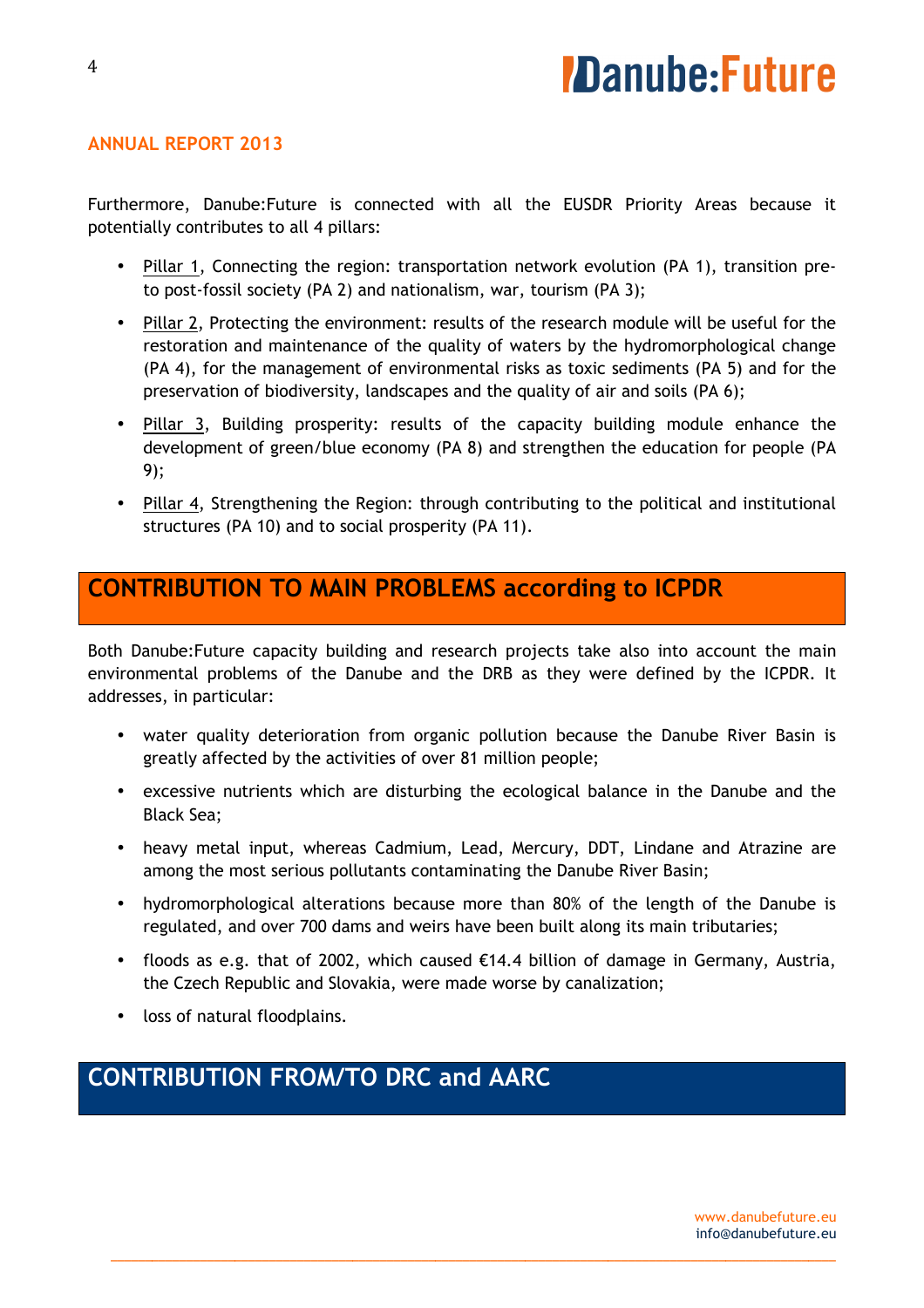#### **ANNUAL REPORT 2013**

During the first phase of the project, the DRC/AARC universities were invited to participate in the DIAnet International Schools (please read the DIAnet School Final reports for more info). Participants to the 2013 and 2014 editions came from the following universities:

| <b>COUNTRY</b>        | <b>MEMBER</b>                                       | <b>DRC</b>              | <b>AARC</b>             |
|-----------------------|-----------------------------------------------------|-------------------------|-------------------------|
| <b>ALBANIA</b>        | Universiteti i Shkodrës "Luigj Gurakuqi"            |                         | X                       |
| <b>AUSTRIA</b>        | Alpen Adria Universität Klagenfurt                  |                         | $\overline{X}$          |
|                       | <b>University of Wien</b>                           | $\overline{X}$          |                         |
| <b>BULGARIA</b>       | <b>University of Ruse</b>                           | $\overline{\mathsf{X}}$ |                         |
| <b>CROATIA</b>        | University of Rijeka                                |                         | $\overline{X}$          |
|                       | <b>University of Split</b>                          | $\overline{\mathsf{x}}$ | $\overline{X}$          |
|                       | University of Zagreb                                | $\overline{X}$          | $\overline{X}$          |
| <b>CZECH REPUBLIC</b> | <b>Charles University Prague</b>                    | $\overline{X}$          |                         |
|                       | <b>Czech University of Life Sciences</b>            | $\overline{X}$          |                         |
|                       | Palacký University                                  | $\overline{X}$          |                         |
| <b>HUNGARY</b>        | Eötvös Loránd University                            | $\overline{X}$          |                         |
|                       | University of Pécs                                  | $\overline{X}$          | $\overline{X}$          |
| <b>ITALY</b>          | Free University of Bozen/Bolzano                    | $\overline{X}$          |                         |
|                       | <b>University of Trieste</b>                        | $\overline{X}$          | $\mathsf{X}$            |
| <b>KOSOVO</b>         | University of Prishtina                             | $\overline{X}$          |                         |
| <b>ROMANIA</b>        | "Babes-Bolyai" University                           | $\overline{X}$          |                         |
|                       | Vasile Goldis Western University of Arad            | $\overline{X}$          |                         |
| <b>SERBIA</b>         | University of Novi Sad                              | $\overline{\mathsf{x}}$ |                         |
| <b>SLOVAKIA</b>       | <b>Constantine the Philosopher University Nitra</b> | $\overline{\mathsf{X}}$ |                         |
| <b>SLOVENIA</b>       | University of Ljubljana                             |                         | $\overline{X}$          |
|                       | <b>University of Maribor</b>                        | $\overline{X}$          | $\overline{\mathsf{x}}$ |
|                       | University of Nova Gorica                           | $\overline{X}$          | $\mathsf{X}$            |
|                       | University of Primorska                             | $\overline{X}$          | X                       |

\_\_\_\_\_\_\_\_\_\_\_\_\_\_\_\_\_\_\_\_\_\_\_\_\_\_\_\_\_\_\_\_\_\_\_\_\_\_\_\_\_\_\_\_\_\_\_\_\_\_\_\_\_\_\_\_\_\_\_\_\_\_\_\_\_\_\_\_\_\_\_\_\_\_\_\_\_\_\_\_\_\_\_\_\_\_\_\_\_\_\_\_\_\_\_\_\_\_\_\_\_\_\_\_\_

www.danubefuture.eu info@danubefuture.eu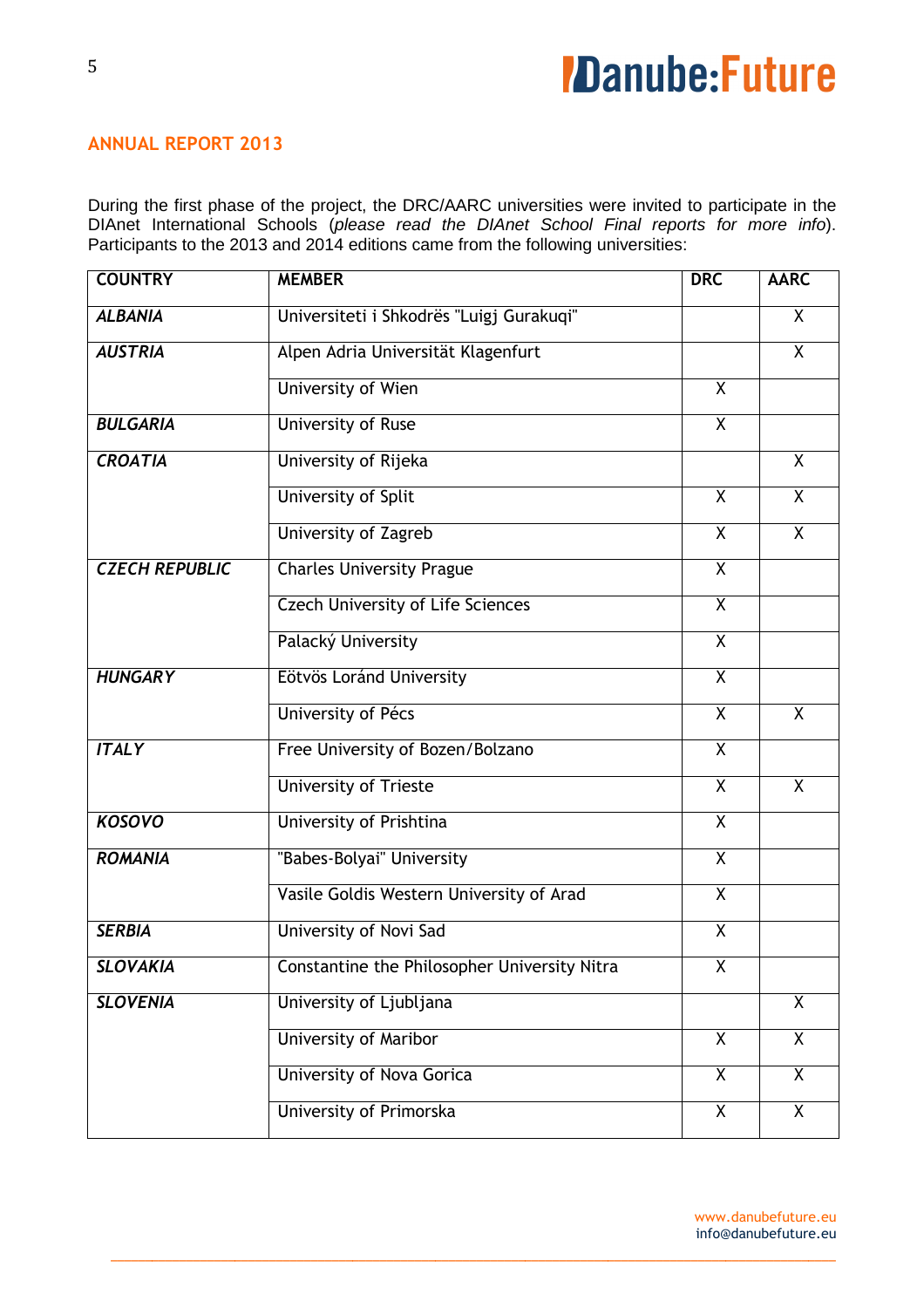#### **ANNUAL REPORT 2013**

### **CORE MODULE**

During the first year, the following activities were performed:

**Networking**: the Danube:Future project was presented in different events:

- $> 5<sup>th</sup>$  Steering Group meeting of EUSDR PA7 in Bratislava (SK) on 14<sup>th</sup> February
- $\triangleright$  6<sup>th</sup> Steering Group meeting of EUSDR PA7 in Ulm (D) on 24<sup>th</sup> September;
- $\geq 2^{nd}$  EUSDR Forum in Bucharest (Ro) on 27<sup>th</sup> 28<sup>th</sup> October by the Project Administrator;
- $\triangleright$  DRC Annual Assembly in Cluj-Napoca (Ro) on 8<sup>th</sup> November by the Project Coordinator;
- $\triangleright$  AARC SG meeting in Tuzla (Bosnia) on 19<sup>th</sup> November by AAU and UniTS

**Website**: the first action of the Core Members was the creation of the website ( www.danubefuture.eu ), available online since the end of March 2013.

The Core Partners have been working on an **integrated networked program** aimed to establish a knowledge base to which the capacity building and research projects will contribute. An integrated, networked program will build the core of supporting existing and future bi-, tri- and multilateral capacity building and research projects. The knowledge base will be available open access, ensuring that the output of the Danube:Future program can be utilized by all interested organizations, institutions and initiatives.

# **RESEARCH MODULE**

The main goal of this module is to create new bi-/tri- and multilateral research projects funded by Horizon 2020, Structural Funds (ERDF, ESF, Cohesion Fund), joint programs of national research funds, etc. These projects investigate specific questions related to the overall aim and contributing specifically to the societal and environmental challenges of the DRB. They also contribute to the knowledge base of the integrated core project.

The expert knowledge on sustainability issues available through Danube:Future will allow even small and peripheral communities and actors to gain access to the international state of the art in matters of sustainable development. The distribution of project results will be greatly enhanced through the offered networking tools.

The Core partners are working on mapping the existing projects linked to the themes of Danube:Future.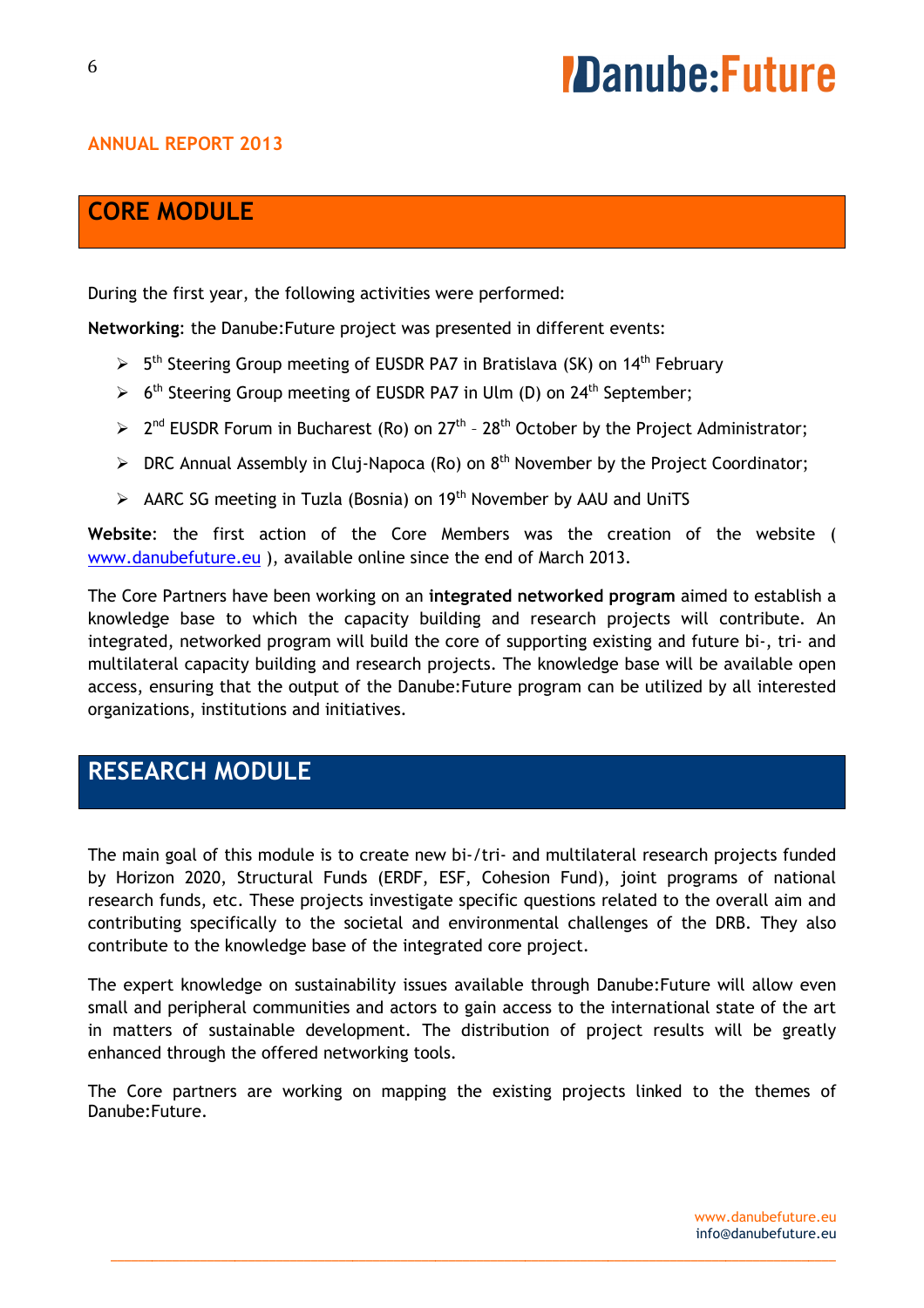#### **ANNUAL REPORT 2013**

### **CAPACITY BUILDING MODULE**

**DIAnet International School** is the first project linked to Danube:Future. It started in January 2013, with the financial contribution of the European Social Fund OP FVG 2007/13, and CARIGO Bank Foundation of Gorizia. The School is held in Gorizia (Italy), on the border between Italy and Slovenia; the Isonzo river, and its problems, is a good case study for the participants.

The first edition, "Interdisciplinary methods for the sustainable development of the Danube Region" was held in April 2013 (13 – 22): 37 participants from 18 Universities and from 12 Danube Region countries attended. Two excursions, 12 lectures, and Working Group activities were organised. Six project proposals, developed by the participants, are the outcomes of this edition. They were published in the "2013DIS Proceedings", which were available online in October 2013. More information can be found in the final report of the edition.

The second edition, focused on the "The role of natural heritage for the sustainable development of the Danube Region" is scheduled for March 2014.

# **VISIBILITY OF Danube:Future**



\_\_\_\_\_\_\_\_\_\_\_\_\_\_\_\_\_\_\_\_\_\_\_\_\_\_\_\_\_\_\_\_\_\_\_\_\_\_\_\_\_\_\_\_\_\_\_\_\_\_\_\_\_\_\_\_\_\_\_\_\_\_\_\_\_\_\_\_\_\_\_\_\_\_\_\_\_\_\_\_\_\_\_\_\_\_\_\_\_\_\_\_\_\_\_\_\_\_\_\_\_\_\_\_\_

# **OFFICIAL WEBSITE**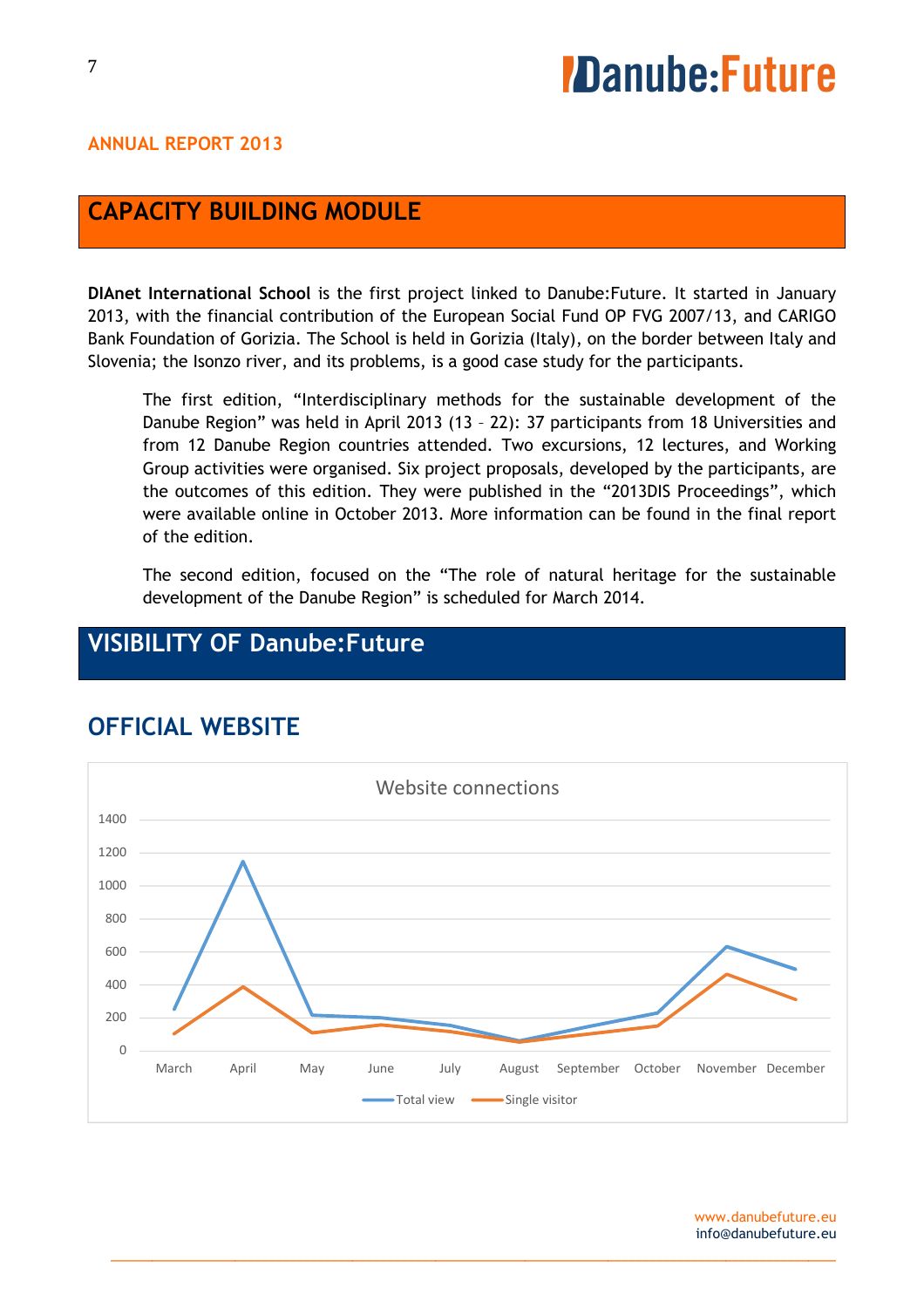#### **ANNUAL REPORT 2013**

Total view: 3.539; Total visitors: 1.960

Registered members: 88

#### Different country access:



Use of ICT to connect to the website:

- Desktop/notebook: 92,51%
- Mobile: 4,61%
- Tablet: 2,88%

### **SOCIAL MEDIA**

• Linkedin: account open on November 8<sup>th</sup> 2013, "Danube: Future project"

- Members: 10
- Countries: Italy, Austria, Romania